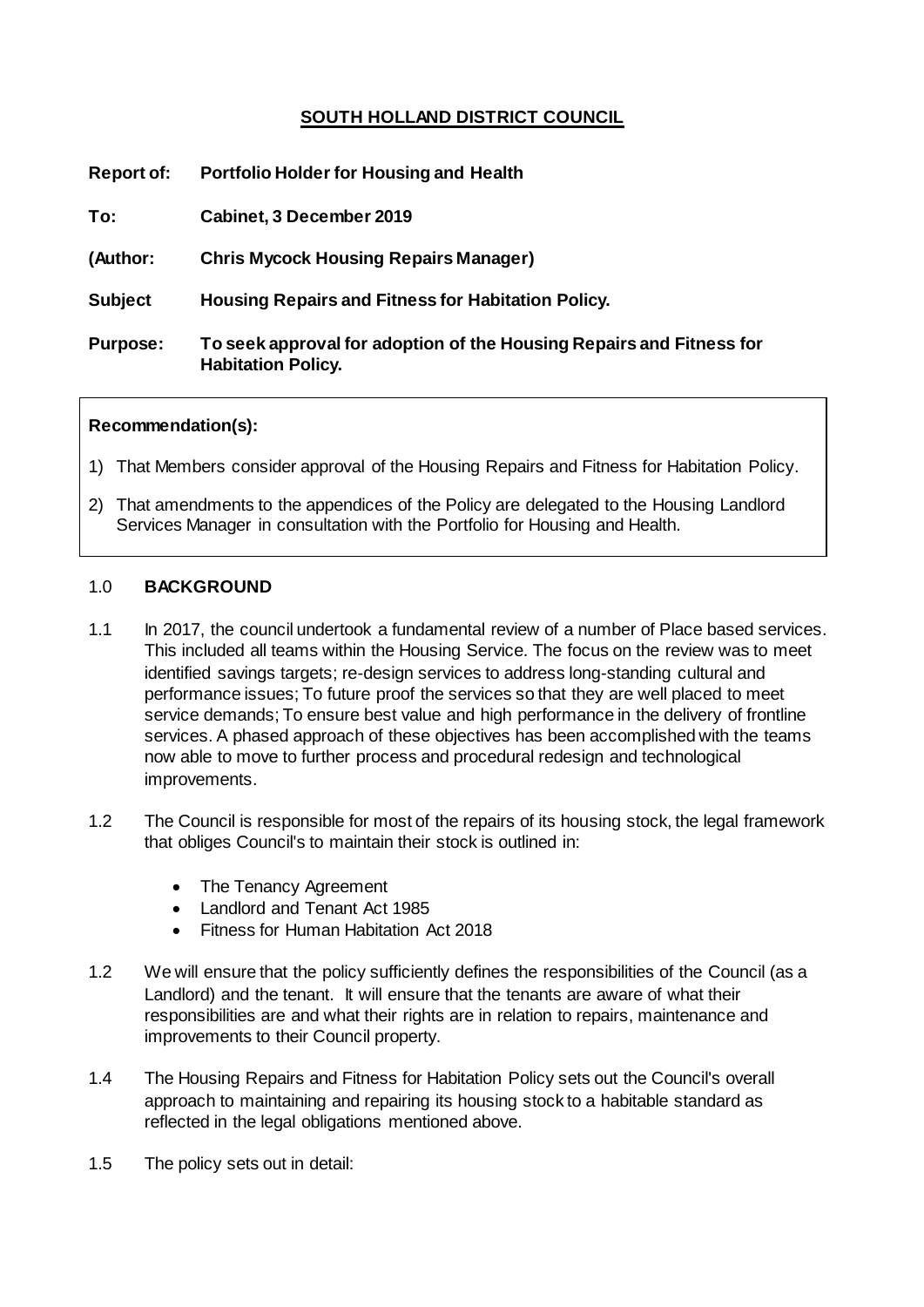- What repairs we will carry out
- Within what time scales we will carry repairs out
- What repairs we will recharge a tenant for
- What we class as an emergency repair and within what timescales we will respond to emergency repairs
- The tenant's rights in regards to repairs
- The tenant's responsibilities in regards to repairs
- What permissions tenant's will require to carry out alterations or improvements.
- The minimum standard that we will bring a property up to before re-letting it.
- 1.6 Once approved, the policy will give a clear understanding, in terms of repairs and maintenance, as to what is expected of the Council as a Landlord but equally what is expected of the tenant in terms of looking after their home. The policy states clearly the tenant's responsibilities and rights and enables the Council to have a fair and consistent approach to repairing our stock.
- 1.7 This policy deals with what repairs we are able to charge for, it should be noted that the Housing Income Policy deals with the levels of those charges and therefore both policies should be read in conjunction with each other.

### 2.0 **OPTIONS**

- 2.1 That the Housing Repairs and Fitness for Habitation Policy is approved for consideration by the Policy Development Panel and amendments to the appendices of the Policy are delegated to the Housing Landlord Services Manager in consultation with the Portfolio Holder for Housing and Health
- 2.2 Do nothing and continue to operate with the existing policy. However it should be noted that this will not provide a mechanism for recharging repairs as outlined in the Housing Income Policy.

### 3.0 **REASONS FOR RECOMMENDATION(S)**

- 3.1 The Policy clearly sets out the responsibilities of both the Council as a Landlord and those of the tenant. This gives the tenant clear expectations that can be managed whilst ensuring there is no ambiguity as to what they are responsible for and what is expected of them as a tenant of the Council.
- 3.2 Adopting the policy will enable us to clearly state when a recharge for a repair caused by damage or neglect is applicable, thus allowing us to recuperate costs where applicable.

### 4.0 **EXPECTED BENEFITS**

4.1 The policy will enable us to be consistent and maintain our stance when liaising with tenants on what repairs can be expected to be undertaken. As the message that the policy seeks to give gets embedded amongst our tenants it is anticipated that the number of calls will reduce. In particular we will receive fewer repeat calls where a tenant is insistent we carry out a repair that is their responsibility - this is because the policy is clear on who is responsible for what.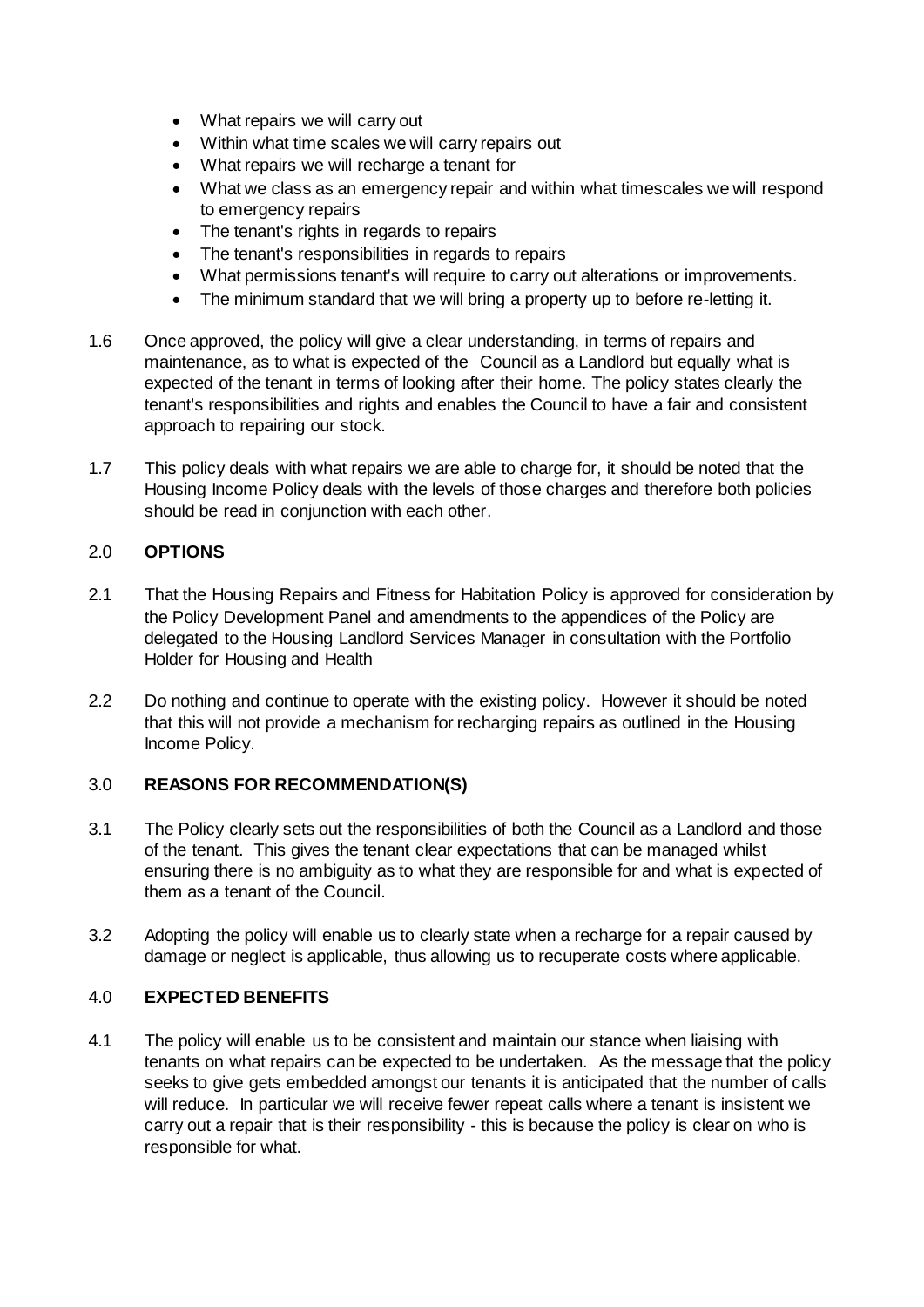- 4.2 As the policy sets out the tenant's responsibilities and therefore what repairs they are responsible for we will see a reduction in repairs appointments that we currently attend. This will mean a reduction in costs and thus a budget saving as we will attend fewer appointments.
- 4.3 In addition, where we attend an appointment that the policy states is a rechargeable repair we will be in a position to administer that charge and recuperate the cost.

# 5.0 **IMPLICATIONS**

## 5.1 **Carbon Footprint / Environmental Issues**

5.1.1 The policy sets out clearly what is the tenant's responsibility and what is the Council's. There is likelihood that we will attend fewer repairs than previously thus potentially reducing, albeit a minor amount, our carbon footprint.

## 5.2 **Corporate Priorities**

5.2.1 The policy promotes our priority of providing the right services, at the right time and in the right way and also supports our ambition to have pride in South Holland by supporting our residents to develop and thrive.

## 5.3 **Crime and Disorder**

5.3.1 The policy places an emphasis on the tenant to pay for wilful damage, this could deter some tenants from deliberately damaging the property.

## 5.4 **Financial**

5.4.1 The policy will reduce the amount of repairs having to be undertaken by our Housing Repairs Team thus reducing our costs, there is also the potential to recuperate charges via the recharging element of the policy.

### 5.5 **Health & Wellbeing**

5.5.1 The aim of the policy is not only to set out roles and responsibilities but by doing so to improve the standards of our accommodation, better living conditions will have a positive impact on the tenant's health and wellbeing.

### 5.6 **Reputation**

5.6.1 The Council aspires to be a Landlord of choice and continue to build a strong reputation. In order to deliver strong outcomes for customers clearly setting out our expectations and responsibilities will further drive this forward.

## 6.0 **WARDS/COMMUNITIES AFFECTED**

6.1 We carry out repairs in all the Wards within our district so all wards and communities are affected.

### 7.0 **ACRONYMS**

7.1 n/a

Background papers:- none